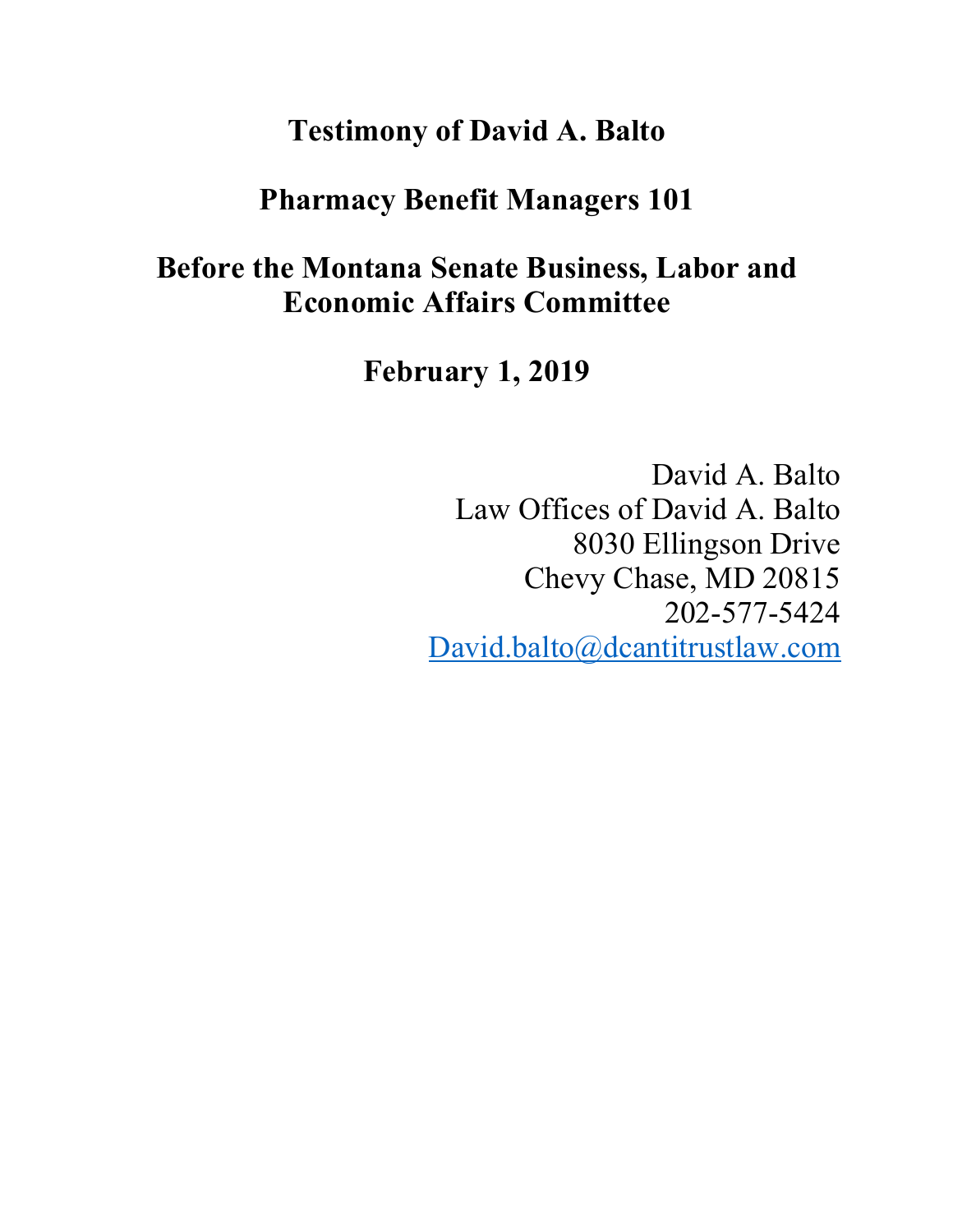Chair Fitzpatrick and members of the Senate Business, Labor and Economic Affairs Committee, thank you for giving me the opportunity to testify on the concerns and the need for regulation and accountability in the pharmacy benefit management ("PBM") market. My testimony documents the tremendous competitive and consumer protection problems in the PBM market and the need for stronger enforcement and legislation. SB 71 is an important piece of consumer protection legislation that will help control and lower drug costs, ensure that drug rebates are used to lower healthcare and drug costs, and provide for greater enforcement than currently exists.

My testimony is on behalf of Consumer Action and is based on my thirty plus years of experience as a private sector antitrust attorney and an antitrust enforcer for both the Department of Justice and the Federal Trade Commission ("FTC"). From 1995 to 2001, I served as the Policy Director for the FTC's Bureau of Competition and the attorney advisor to Chairman Robert Pitofsky. Currently, I am a public interest antitrust attorney in Washington, D.C. I have represented consumer groups, health plans, unions, employers, and even PBMs on PBM regulatory and competitive issues. I led the successful consumer opposition to the proposed mergers of Anthem and Cigna and Aetna and Humana, and have worked with consumer groups on numerous health care competition and consumer protection issues. I have authored dozens of articles about problems in the PBM market,<sup>1</sup> have testified before Congress and fourteen state legislatures on the need for PBM regulation, and served as an expert witness for the State of Maine on its PBM legislation.

In my testimony I make the following points:

- PBMs are one of the least regulated sectors of the health care system. There is almost no federal regulation and only a modest level of state regulation.
- The PBM market lacks the essential elements for a competitive market: 1) transparency, 2) consumer choice, and 3) a lack of conflicts of interest.
- The lack of enforcement, regulation, and competition has created a situation where PBMs freely engage in anticompetitive, deceptive, and fraudulent behavior that harms consumers, employers, unions, and pharmacists. The Council of Economic Advisors and many other commentators have found that the PBM market is not competitive and the result is that drug costs are inflated and PBM profits are skyrocketing. As drug prices rapidly increase, PBMs are not adequately fulfilling their function in controlling costs indeed PBM profits are increasing at the same time drug costs increase because they secure rebates from those cost increases. Plan sponsors cannot attack this problem because PBMs fail to provide adequate transparency.
- SB 71 will help regulate PBMs and lower drug prices and health care costs. It will make markets work more effectively, help to control spread pricing, ensure insurance

<sup>&</sup>lt;sup>1</sup> PBM Watch: A Site Dedicated to Informing Consumers About Problems with Pharmacy Benefit Managers and Helping Identify Avenues to a More Transparent PBM Market, available at http://www.pbmwatch.com. Coalition to Protect Patient Choice, available at https://www.thecppc.com.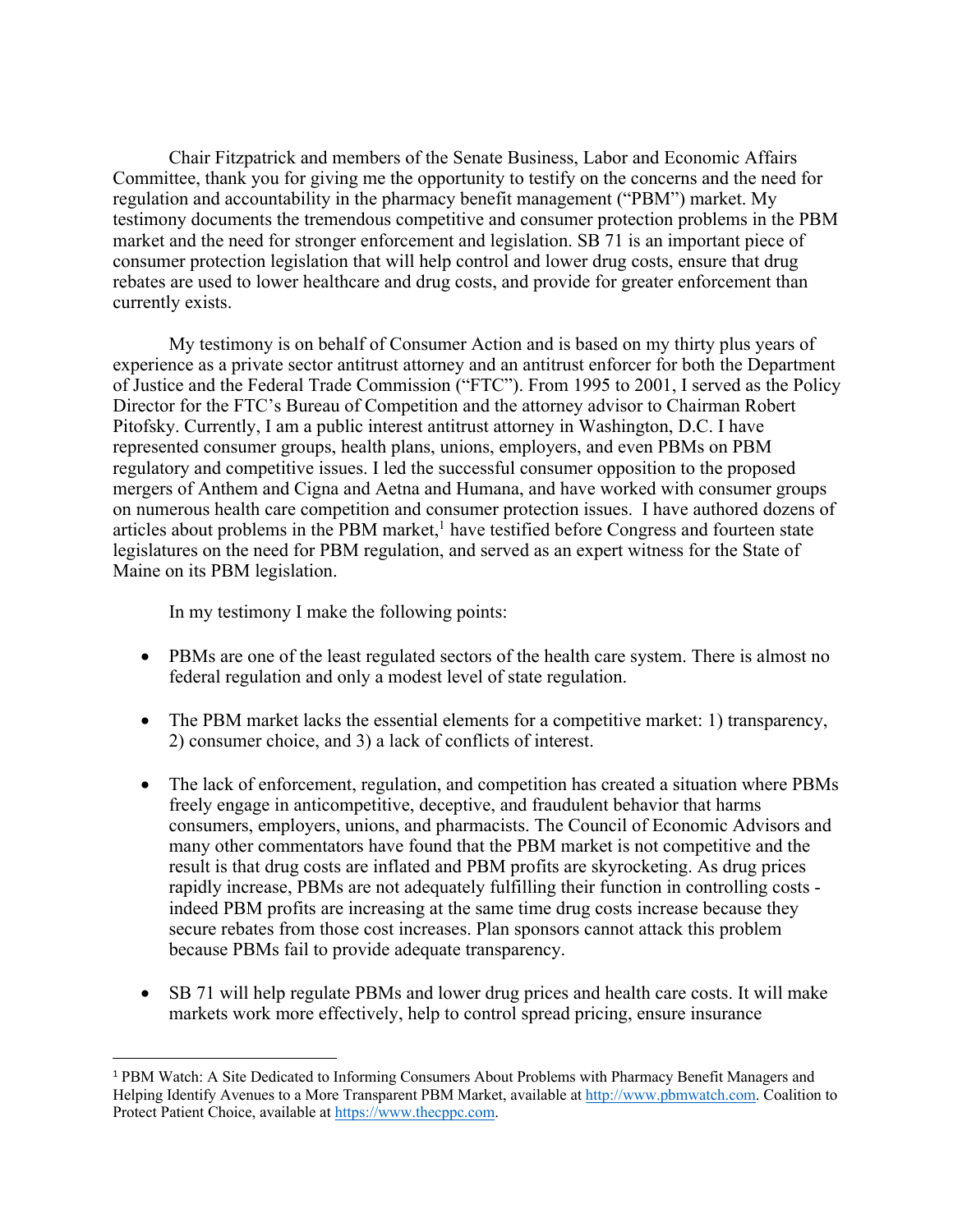companies receive the rebates that PBMs receive from drug manufacturers, and require the companies to use those savings to lower out-of-pocket costs for consumers.

## **We welcome this hearing as an excellent starting point. But in order for the PBM market to function properly for Montana residents, we need strong oversight, regulation, and greater antitrust and consumer protection enforcement.**

#### **Background**

Rapidly increasing drug costs threaten our ability to control healthcare costs and ensure everyone has access to affordable, quality care. Unreasonably high costs for prescription drugs also threaten patient access to medicines, as some may choose to stop or delay treatment because they cannot afford it. Ensuring that patients can afford life-saving and life-managing prescription drugs is critically important to public health, because it will increase usage of necessary medications that help patients live longer and healthier lives.

Early last year the Administration put forward a blueprint on ways to lower drug prices which contained an in-depth discussion of PBMs. The report identified how a lack of transparency and competition in the PBM market, and conflicts of interest, result in higher drug costs. It observed that, "Because health plans, pharmacy benefit managers (PBMs), and wholesalers receive higher rebates and fees when list prices increase, there is little incentive to control list prices. Consumers, however, pay higher copayments, coinsurance, or pre-deductible out-of-pocket costs when list prices rise."2

Why are choice, transparency, and a lack of conflicts of interest important? It should seem obvious. Consumers need alternatives to force competitors to vie for their loyalty by offering fair prices and better services. Meaningful transparency is necessary for consumers to evaluate products carefully, to make informed choices, and to secure the full range of services they desire. In both of these respects the PBM market is fragile at best. There is certainly a lack of choice especially for those plans that are dependent on the top tier big three PBMs – CVS Caremark, Express Scripts, and OptumRx – which control an approximately 85% share of the market. And PBM operations are very obscure and lack transparency making it difficult for plans, including government buyers, to determine whether they are getting the benefits they deserve.

These observations were supported by the White House Council of Economic Advisors (CEA) recent report on drug competition. CEA singled out PBMs as a competitively problematic market. They noted that pricing in the pharmaceutical drug market suffers from high PBM market concentration in the pharmaceutical distribution system and a lack of transparency:

Three PBMs account for 85 percent of the market, which allows them to exercise undue market power against manufacturers and against the health plans and beneficiaries they are supposed to be representing, thus generating outsized profits for themselves (Sood et al. 2017).

 <sup>2</sup> American Patients First: The Trump Administration Blueprint to Lower Drug Prices and Reduce Out-of-Pocket Costs, U.S. Department of Health and Human Services ("HHS"), May 14, 2018, pg. 17. Available at https://uspirg.org/sites/pirg/files/resources/Consumer%20group%20comments%20on%20HHS%20Blueprint%20-- %207-16-18%20--%20FINAL.pdf.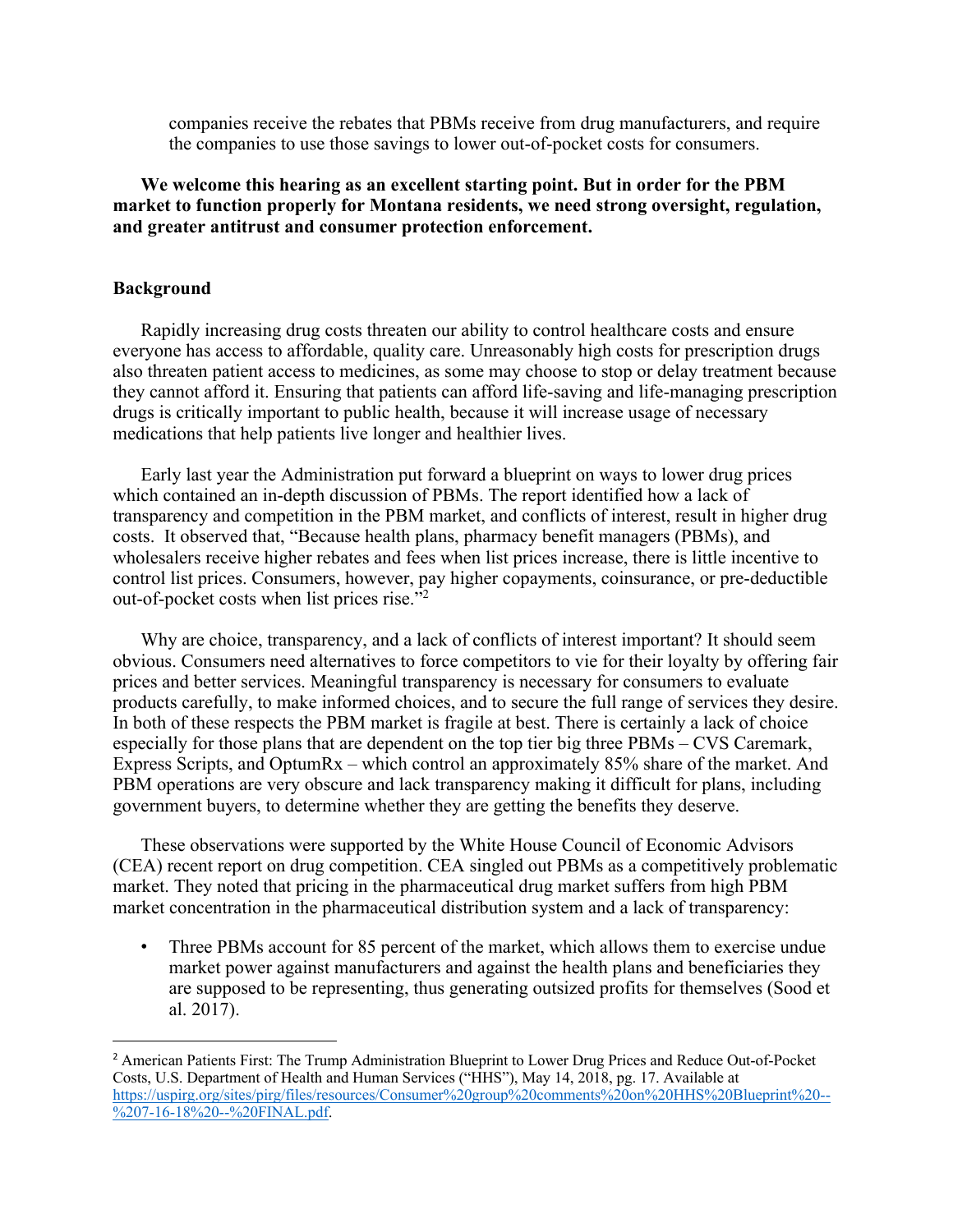- Over 20 percent of spending on prescription drugs was taken in as profit by the pharmaceutical distribution system (Sood et al. 2017).
- Policies to decrease concentration in the PBM market and other segments of the supply chain (i.e., wholesalers and pharmacies) can increase competition and further reduce the price of drugs paid by consumers (Sood et al. 2017).

The CEA concluded that this market failure "allows [PBMs] to exercise undue market power against manufacturers and against health plans and beneficiaries they are supposed to be representing, thus generating outsized profits for themselves."3 Indeed, PBMs make larger profits than any other players involved in the drug supply chain (distributors, insurers, or pharmacies).4 PBMs take advantage of a lack of transparency, misaligned incentives, and conflicts of interest. Ultimately this leads to higher drug costs.<sup>5</sup>

PBMs engage in anticompetitive, deceptive, or egregious conduct that harms consumers, health plans, and pharmacies alike. In a nutshell, both consumers and pharmacies suffer as consumers are increasingly denied a choice in their level of pharmacy service by PBMs. Vertically integrated PBMs (PBMs that own their own pharmacies such as CVS Caremark or own their own mail order of specialty pharmacies) exercise their power to restrict consumers to their own captive mail order and specialty pharmacy operations, reducing choice and quality for many. Ultimately consumers pay more and are denied the vital relationship with their community pharmacist. Consumers and their health plans also suffer when health plans are denied the benefits of the PBMs' services as an honest broker,<sup>6</sup> which drives up drug costs, and ultimately leaves consumers footing the bill for higher premiums.<sup>7</sup> Making matters worse is that PBMs are one of the least regulated sectors of the healthcare system.

Consumers care deeply about rising healthcare costs including out of pocket costs for prescription drugs. The market failure in the PBM market has a profound impact on drug costs. If PBMs remain unregulated they can continue to engage in conduct that is deceptive, anticompetitive, and egregious. For this system to work effectively, PBMs must be free of

https://www.daytondailynews.com/news/pharmacy-middlemen-made-223-from-ohio-

 $\overline{a}$ 

<sup>&</sup>lt;sup>3</sup> Reforming Biopharmaceutical Pricing at Home and Abroad," The Council of Economic Advisors, White Paper, February 2018, at https://www.whitehouse.gov/wp-content/uploads/2017/11/CEA-Rx-White-Paper-Final2.pdf. <sup>4</sup> Hidden Profits in the Prescription Drug Supply Chain, Charlie Grant, February 24, 2018, Wall Street Journal, at https://www.wsj.com/articles/hidden-profits-in-the-prescription-drug-supply-chain-1519484401. 5 *Id.*

<sup>6</sup> PBMs were initially formed to be "honest brokers" intermediaries who entered into relationships with pharmacies and drug manufacturers to create networks and as intermediaries worked to keep pharmacies and manufacturers in line with their clients' interests. However, when a PBM also owns a pharmacy it has a conflict of interest and may no longer act as an honest broker. Indeed, there are many complaints that CVS Caremark uses its dual role as a PBM and a pharmacy to disadvantage rival community pharmacies. See *Pharmacy Middlemen Made \$223.7 Million From Ohio Medicaid*, Kaitlin Schroeder, June 23, 2018, Dayton Daily News, at

medicaid/JsPLtbs3wfKoBmaGbF9GrK/ See also *House and Senate Pass Legislation to Rein in Pharmacy Benefit Managers*, Benjamin Hardy, March 14, 2018, Arkansas Times, at https://www.arktimes.com/arkansas/house-andsenate-pass-legislation-to-rein-in-pharmacy-benefit-managers/Content?oid=15678012.

<sup>7</sup> Often health plans, pharmacies, and large employers are silent about PBM misbehavior because of fears of retaliation, since they must do business with PBMs. In response to criticism during the Express Scripts/Medco merger that employers did not publicly express concern over the merger, Senator Herb Kohl stated that "it is notable that no large employer who privately expressed concerns to us wished to testify at today's hearing, often telling us they feared retaliation from the large PBMs with whom they must do business." Statement of U.S. Senator Herb Kohl on the Express Scripts/Medco merger (12.6.2011).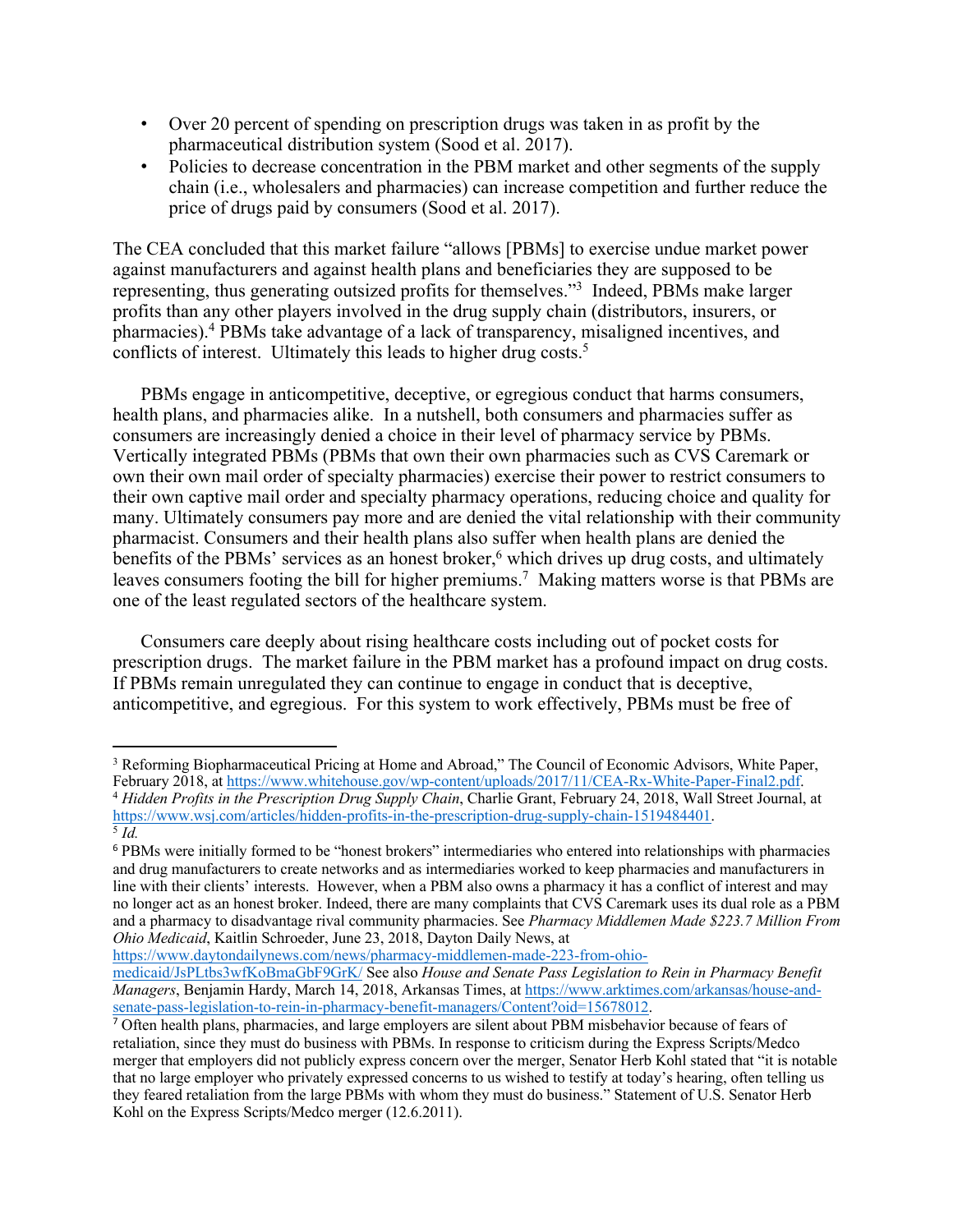conflicts of interest that arise from owning their own pharmacies and health insurers. What health plans and employers are fundamentally purchasing is the services of an honest broker to secure the lowest prices and best services from both pharmaceutical manufacturers and from pharmacies. When the PBM is owned by the entity it is supposed to bargain with or has its own mail order operations there is an inherent conflict of interest, which can lead to fraud, deception, anticompetitive conduct, and higher prices. The three major PBMs clearly face the conflict since they are vertically integrated with health insurers, mail order operations, specialty pharmacies, and in the case of CVS Caremark, the largest retail and specialty pharmacy chain and the dominant long term care pharmacy.

#### **A Broken Market Leads to Escalating Drug Costs and Rapidly Increasing PBM Profits**

PBMs entered the health care market as "honest brokers" or intermediaries between health care entities. However, over time their role evolved and PBMs are increasingly able to "play the spread" by not sharing the savings they supposedly secure from drug manufacturers. As a result PBM profits have skyrocketed over the last dozen years. Since 2003, the two largest PBMs, Express Scripts/Medco and CVS Caremark, have seen their profits increase from \$900 million to over \$6 billion annually.<sup>8</sup>

Evidence is mounting that PBMs are exploiting both government and independent pharmacies. To give just one example: last year in Ohio, CVS sued the state to prevent the release of a report that illustrated how much of a spread CVS received from Ohio's Medicaid program. The report found that Ohio paid \$223.7 million in hidden fees in a twelve month period due to spread pricing. Following the report, Ohio ordered its managed-care plans to end their spread pricing contracts for 2019.<sup>9</sup>

## **If the market were competitive and there was adequate transparency, we would expect profits and margins to be driven down. But as PBM concentration has increased the exact opposite has occurred. That is why regulation is so necessary.**

There is tremendous concern over rapidly increasing drug prices which harm patients, increase costs for federal and state health programs, and threaten our nation's ability to control the cost of health care. While PBMs claim they control drug costs, these claims must be carefully scrutinized. A PBM's goal is to maximize profits and that means maximizing the amount of rebates they receive. Since rebates are not disclosed this is an incredibly attractive source of revenue. PBMs can actually profit from higher drug prices, since this will lead to higher rebates.10 While PBMs tout their ability to lower drug costs, the gross profit the major PBMs reap on each prescription covered is increasing year after year. For example, Express Scripts' gross profit on an adjusted prescription increased from an average of \$4.16 in 2012 to \$6.68 in

<sup>&</sup>lt;sup>8</sup> "Reforming Biopharmaceutical Pricing at Home and Abroad." The Council of Economic Advisors, White Paper, February 2018.

<sup>&</sup>lt;sup>9</sup> The Secret Drug Pricing System Middlemen Use to Rake in Millions. Robert Langreth, David Ingold, and Jackie Gu. Bloomberg, September 11, 2018. At https://www.bloomberg.com/graphics/2018-drug-spreadpricing/?srnd=premium.

<sup>10</sup> David Balto, "How PBMs Make the Drug Price Problem Worse." The Hill (August 31, 2016), available at https://thehill.com/blogs/pundits-blog/healthcare/294025-how-pbms-make-the-drug-price-problem-worse.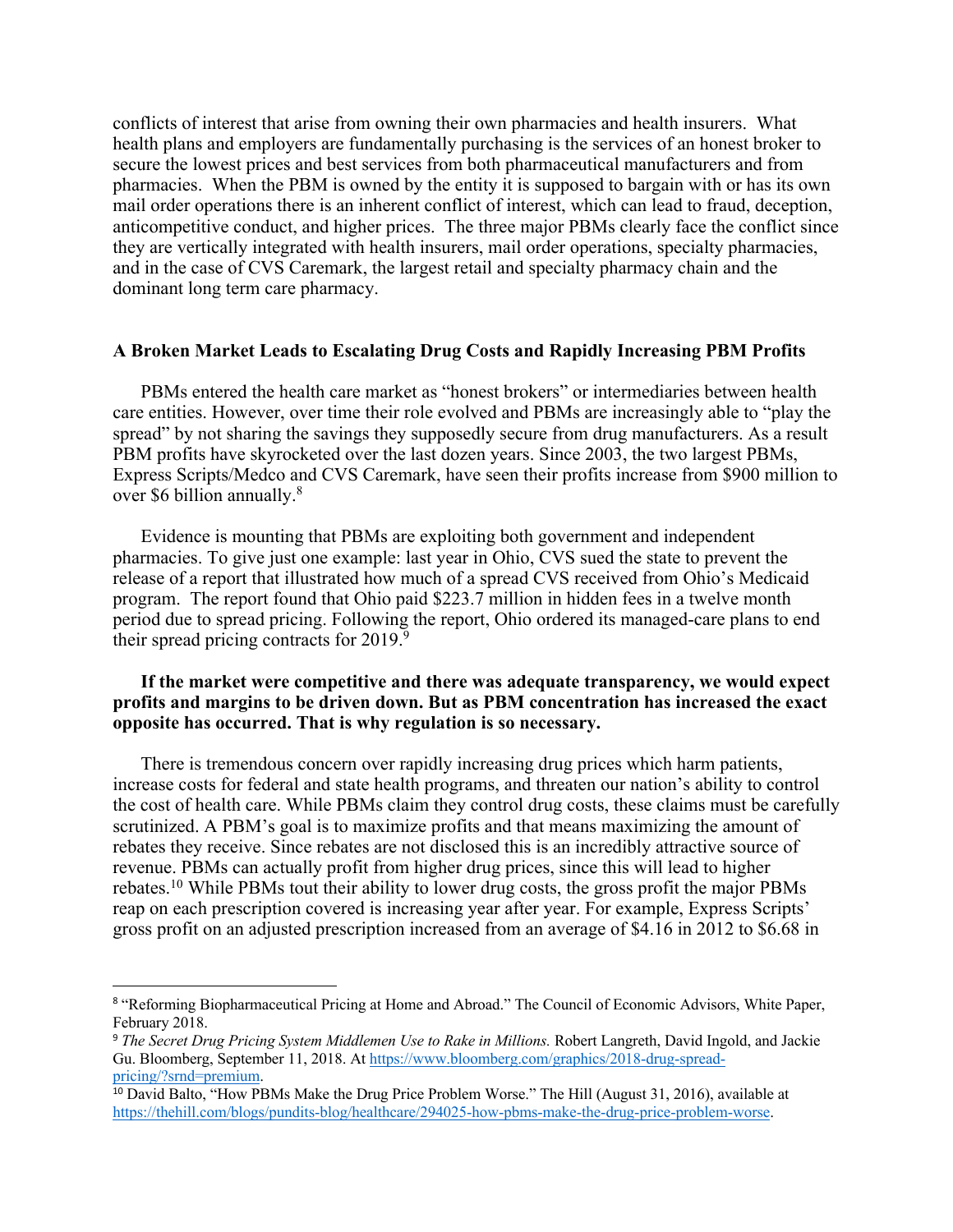2015 to \$7.00 in 2017. In other words the gross profits have increased by almost 75% since Express Scripts acquired its biggest rival Medco.

Would PBMs withhold their negotiating punch to secure higher rebates? We do not have to guess that this is occurring. PBMs have used similar strategies in the past. Indeed state enforcers have attacked sweetheart deals PBMs arranged with drug manufacturers to force consumers to use higher cost, less efficacious drug, in order to maximize rebates and secure kickbacks. In 2015 Express Scripts and CVS paid settlement fines to the federal government and to numerous states of over \$129 million for illegal prescription dispensing and various violations of the false claims and anti-kickback laws.11 They held back their negotiating muscle to allow prices to escalate to maximize rebates.

Facing weak transparency and oversight standards, the largest PBMs often engage in a variety of deceptive and anticompetitive conduct that ultimately harms and denies benefits to consumers. They secure rebates and kickbacks from drug manufacturers in exchange for exclusivity that may keep lower priced drugs off the market. PBMs may switch patients from prescribed drugs to an often more expensive drug to take advantage of rebates that the PBM receives from drug manufacturers. In short, PBMs derive enormous profits at the expense of the health care system from the ability to "play the spread" between pharmaceutical manufacturers, pharmacies, and health care plans.

This "spread pricing" leads to higher costs for plan sponsors and consumers. PBMs earn enormous profits by negotiating rebates and discounts with drug manufacturers in exchange for promoting certain drugs on their preferred formulary or engaging in drug substitution programs. PBMs also negotiate contracts with pharmacies to determine how much the pharmacists will be paid for dispensing medication and providing services. By paying a lower reimbursement rate to pharmacies, but failing to adequately disclose reimbursement rates and manufacturer rebates, PBMs can generate more revenue. This behavior results in higher costs for consumers, health plans, employers, and other plan sponsors.

These rebates have more than doubled to \$153 million in the last five years.<sup>12</sup> How much of these rebates and other discounts were actually passed on to consumers? PBMs claim that the vast majority are passed on, but they refuse to disclose in-depth information on the rebates, and what we do know is that consumers' out-of-pocket costs are going up. Ensuring that rebates actually benefit consumers would dismantle the incentive structure that has perversely encouraged PBMs to negotiate for higher list prices and to choose medications that are more expensive for consumers.

As Health and Human Services Secretary Alex Azar has highlighted, the PBM rebate system exacerbates the conflicts of interest, which leads to inflating the list prices of prescription drugs, ultimately making consumers pay more. In an interview, Secretary Azar spoke about how "we

<sup>&</sup>lt;sup>11</sup> See Testimony of David A. Balto, "The State of Competition in the Pharmacy Benefits Manager and Pharmacy Marketplaces," before the House Judiciary Subcommittee on Regulatory Reform, Commercial and Antitrust Law, Appx. A (Nov. 17, 2015), at https://docs.house.gov/meetings/JU/JU05/20151117/104193/HHRG-114-JU05-Wstate-BaltoD-20151117.pdf.

<sup>12</sup> *The Gross to Net Bubble Topped \$150 Billion in 2017.* Adam Fein, Drug Channels, April 24, 2018, at https://www.drugchannels.net/2018/04/the-gross-to-net-rebate-bubble-topped.html.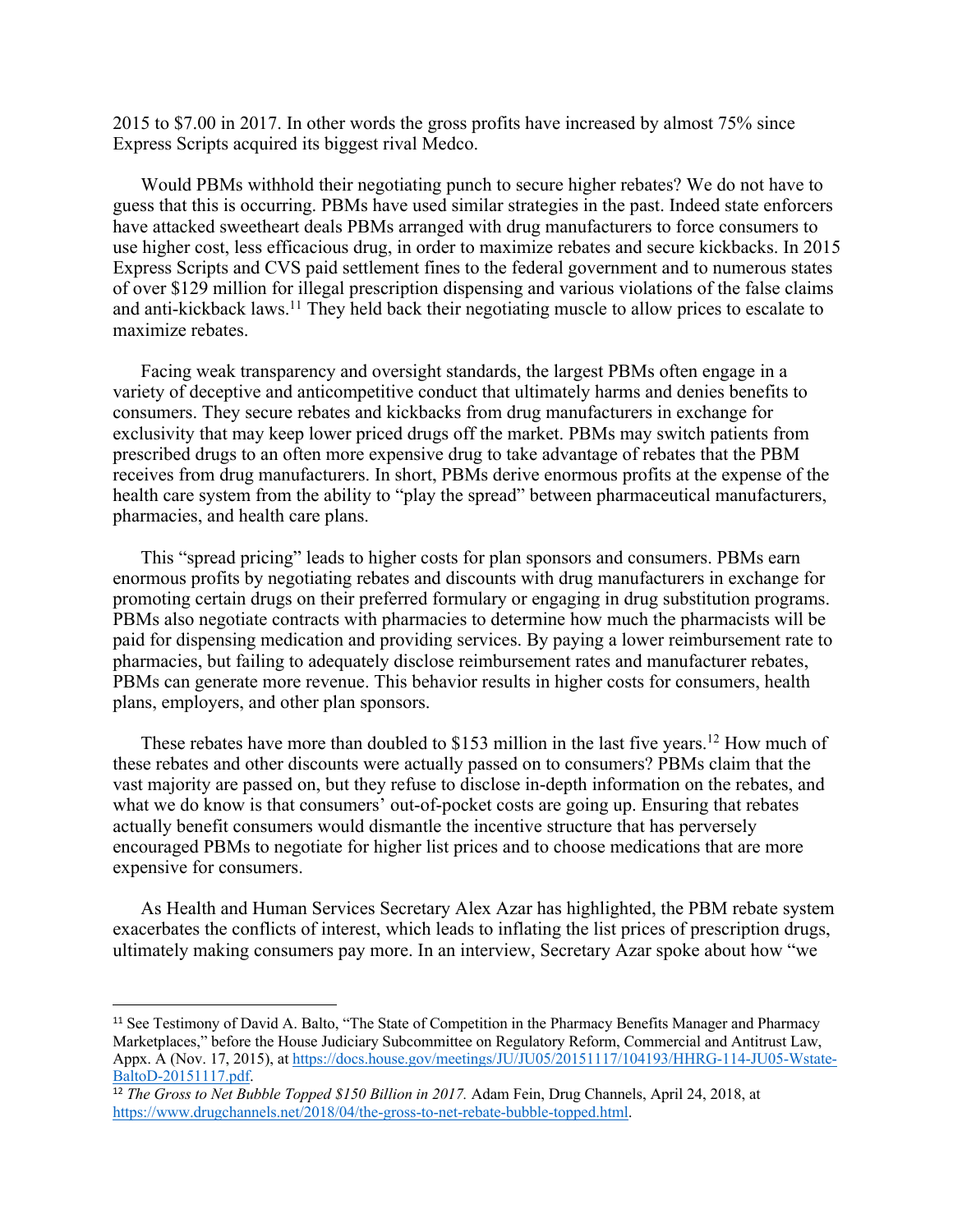have to fundamentally examine and re-examine the role of pharmacy benefit managers."<sup>13</sup> As the state auditor's office notes, prescription drugs make up 20 to 30% of Montana's insurance costs and are the fastest growing cost in insurance plans.

### **Proposed Legislation SB 71 Represents a Sound Approach to Regulating PBMs**

SB 71 would regulate health insurers' administration of pharmacy benefits for consumers, indirectly combat PBM abuses, ensure that drug manufacturer rebates received by PBMs get passed on to health insurers with the goal of lowering premiums to consumers, and prohibit spread pricing.

SB 71 further mandates that health insurers receive all the rebates that PBMs acquire from drug manufacturers, and that all these rebates must be used to lower premiums for consumers. Starting in 2021 health insurers must file annual reports with the Commissioner of Insurance showing how they have followed these rules. The bill also prohibits conflicts of interest for any entity established to develop a formulary for a health benefit plan-no one involved with this entity should be paid or employed by a drug company, or get any remuneration or funding.

SB 71 will provide the Insurance Commissioner with the power to impose fines if health insurers break this law or don't provide records or documents within thirty days of the request, or if they refuse to submit to inspections, examinations, or audits.

It is a unique approach, but similar changes at Montana's health plan for state employees have worked. The new PBM that manages the plan, Navitus Health Solutions, does not take any spread and passes along all rebates-this led to the plan saving an average of \$16 per prescription, and \$2 million on the spread.<sup>14</sup>

#### **Conclusion**

Consumers need greater protection from the deceptive, anticompetitive, and egregious practices of PBMs. The Committee should support SB 71 to ensure that manufacturer rebates are passed on to health insurers, which should result in lower health care costs and prescription drug prices for consumers. Justice Louis Brandeis wrote that states may serve as laboratories of democracy. I urge the Committee to pass this bill as it will further restrict PBMs abilities to engage in spread pricing, which will result in consumers gaining access to more affordable drugs.

I look forward to answering any questions.

David Balto David.balto@dcantitrustlaw.com

13 Secretary Alex Azar Interview on CNBC's Squawk Box, May 11, 2018 at

https://www.cnbc.com/2018/05/11/azar-says-everybody-is-wetting-their-beak-on-high-drug-list-prices.html. <sup>14</sup> *A Tough Negotiator Proves Employers Can Bargain Down Health Care Prices.* NPR, October 2, 2018 at https://www.npr.org/sections/health-shots/2018/10/02/652312831/a-tough-negotiator-proves-employers-canbargain-down-health-care-prices.